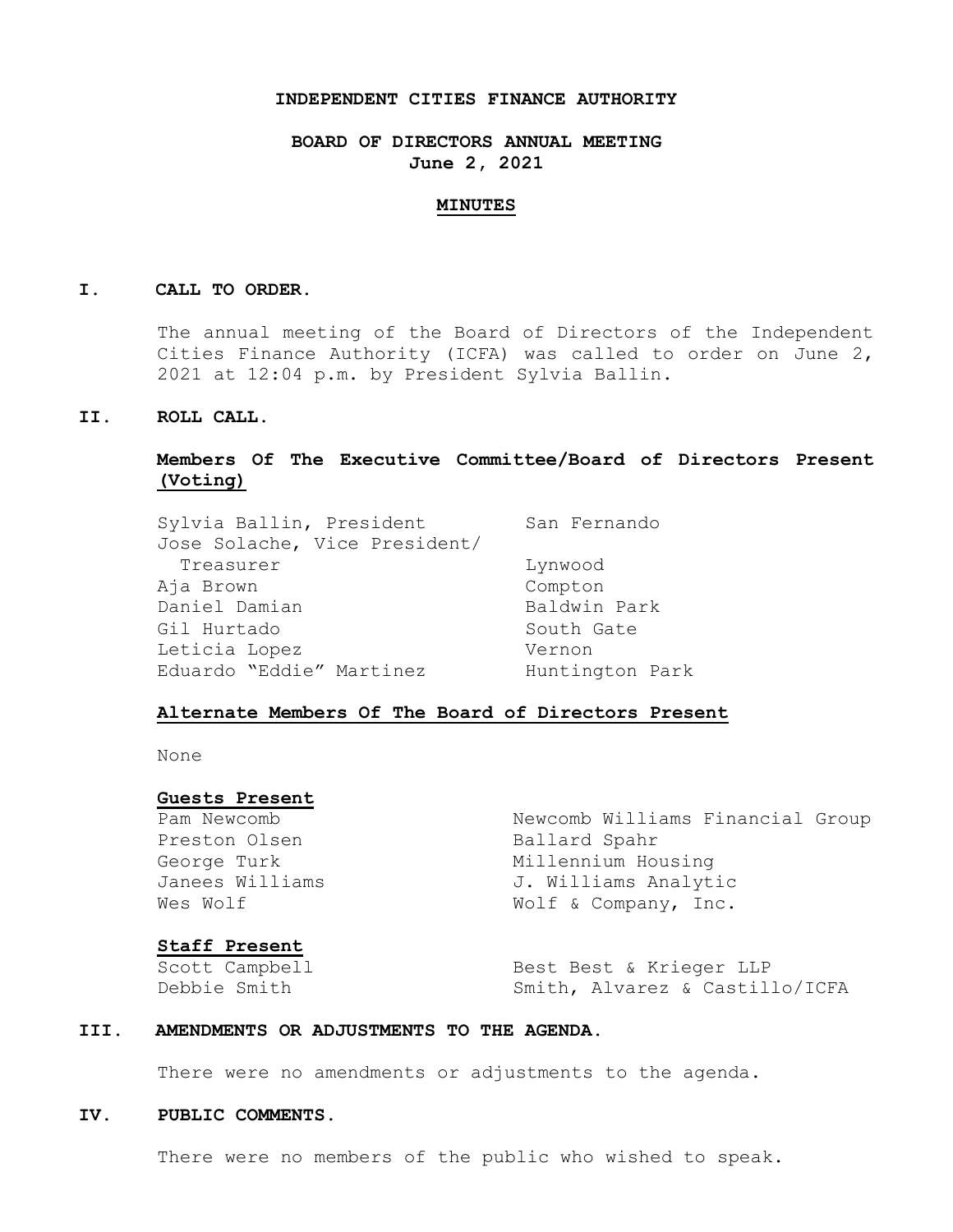- **V. NEW BUSINESS.**
	- **A. APPROVAL OF THE MINUTES OF THE APRIL 12, 2021 BOARD OF DIRECTORS MEETING.**

It was moved by Leticia Lopez, seconded by Eduardo Martinez, and carried by the following roll call vote to approve the minutes of the April 12, 2021 Board of Directors meeting:

AYES: Sylvia Ballin (San Fernando), Aja Brown (Compton), Daniel Damian (Baldwin Park), Leticia Lopez (City of Vernon), Eduardo Martinez (Huntington Park) NOES: None ABSTAIN: Gil Hurtado (South Gate) ABSENT: City of Lynwood

Vice President/Treasurer Jose Solache, City of Lynwood, joined the meeting at 12:10 p.m.

**B. APPROVAL OF THE REFINANCING OF A MANUFACTURED HOME COMMUNITY BY ICFA FOR MILLENNIUM HOUSING OF CALIFORNIA AND ITS AFFILIATES COACH OF SAN DIEGO, INC. AND MILLENNIUM HOUSING CORPORATION, LOCATED IN THE CITY OF PALM SPRINGS, COUNTY OF RIVERSIDE.**

Staff reported generally as follows:

The proposal is to finance the refunding of a manufactured home community in the City of Palm Springs located in the County of Riverside (Sahara Mobile Home Park), on behalf of Millennium Housing. Millennium originally purchased the park in May of 2012 through ICFA.

Staff noted that refinancing the park at this time will allow Millennium to repay a loan from the City of Palm Springs and provide additional funds for improvements in the park. Attendees were directed to the pages in the agenda packet that include the finance team, sources and uses, and photos of the park.

George Turk of Millennium Housing provided a brief report on the park. He indicated that by refinancing the park, the loan from the City will be paid off and that more monies will be available for improvements in the park.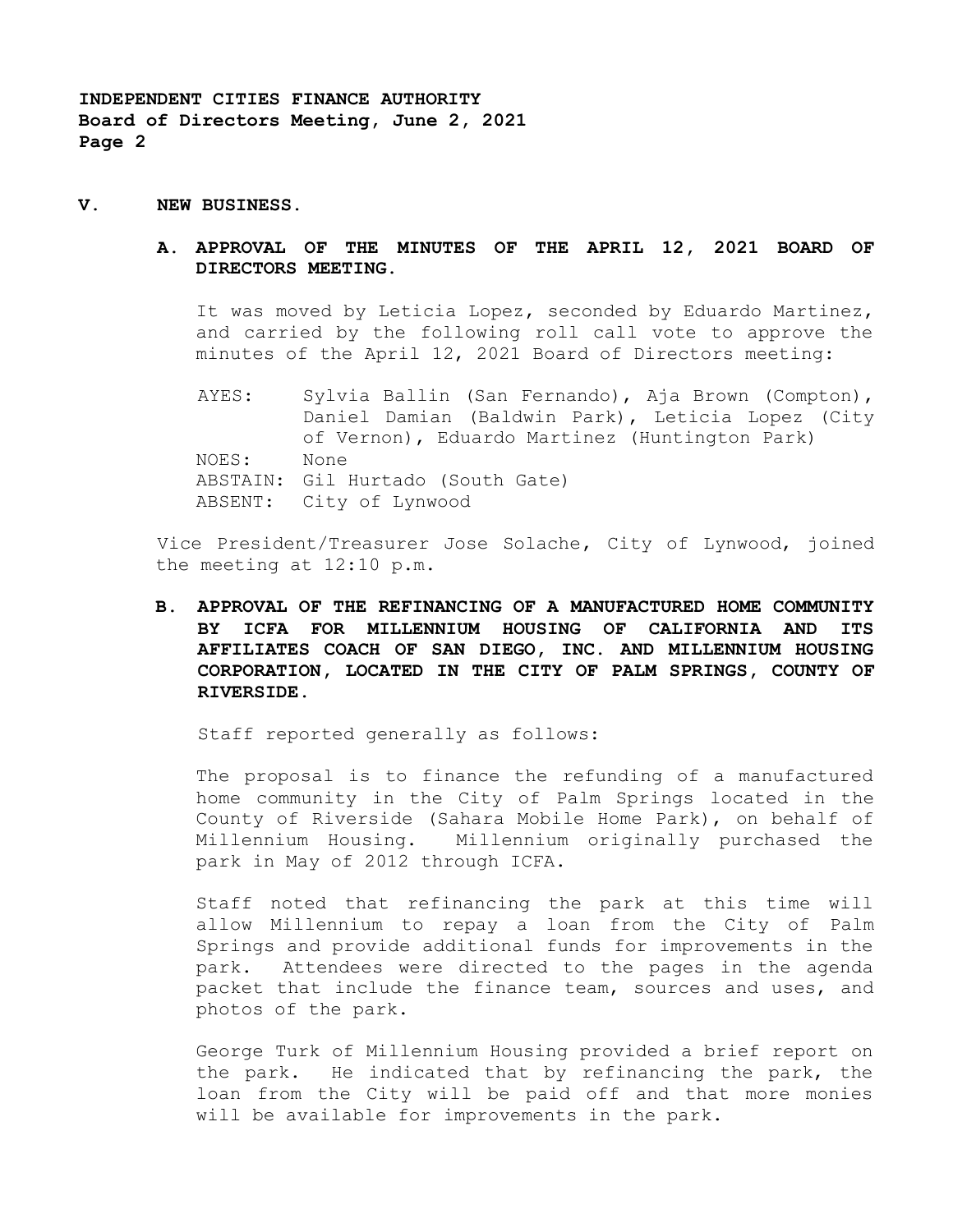It was noted that the City of Palm Springs approved the bond refinancing at a City Council meeting held on May  $27<sup>th</sup>$ .

In response to a question about the improvements to be done in the park, Mr. Turk noted that Millennium has recently spent \$3 million in upgrades to the gas and electric systems and is now looking to upgrade the water isolation valves and infrastructure maintenance.

President Ballin thanked Millennium Housing for bringing this financing to the Authority and asked if there were any additional questions or comments. There were none.

It was moved by Gil Hurtado, seconded by Leticia Lopez, and unanimously carried by the following roll call vote to approve all aspects of the proposed financing for Sahara Mobile Home Park on behalf of Millennium Housing:

AYES: Sylvia Ballin (San Fernando), Aja Brown (Compton), Daniel Damian (Baldwin Park), Gil Hurtado (City of South Gate), Leticia Lopez (City of Vernon), Eduardo Martinez (Huntington Park), Jose Solache (City of Lynwood) NOES: None ABSTAIN: None ABSENT: None

**C. APPROVAL/ADOPTION OF RESOLUTION NO. 2021-2 (A RESOLUTION OF THE BOARD OF DIRECTORS/EXECUTIVE COMMITTEE OF THE INDEPENDENT CITIES FINANCE AUTHORITY AUTHORIZING THE ISSUANCE IN ONE OR MORE SERIES OF ITS NOT TO EXCEED \$13,000,000 AGGREGATE PRINCIPAL AMOUNT OF INDEPENDENT CITIES FINANCE AUTHORITY MOBILE HOME PARK REVENUE REFUNDING BONDS (SAHARA MOBILE HOME PARK) SERIES 2021 (FEDERALLY TAXABLE), AND APPROVING CERTAIN DOCUMENTS AND AUTHORIZING CERTAIN ACTIONS IN CONNECTION THEREWITH).**

Staff reported generally as follows:

Resolution 2021-2 is the ICFA document which formally authorizes the issuance and delivery of the bonds and authorizes the execution of the bond documents. The various bond documents facilitate the funding thereof.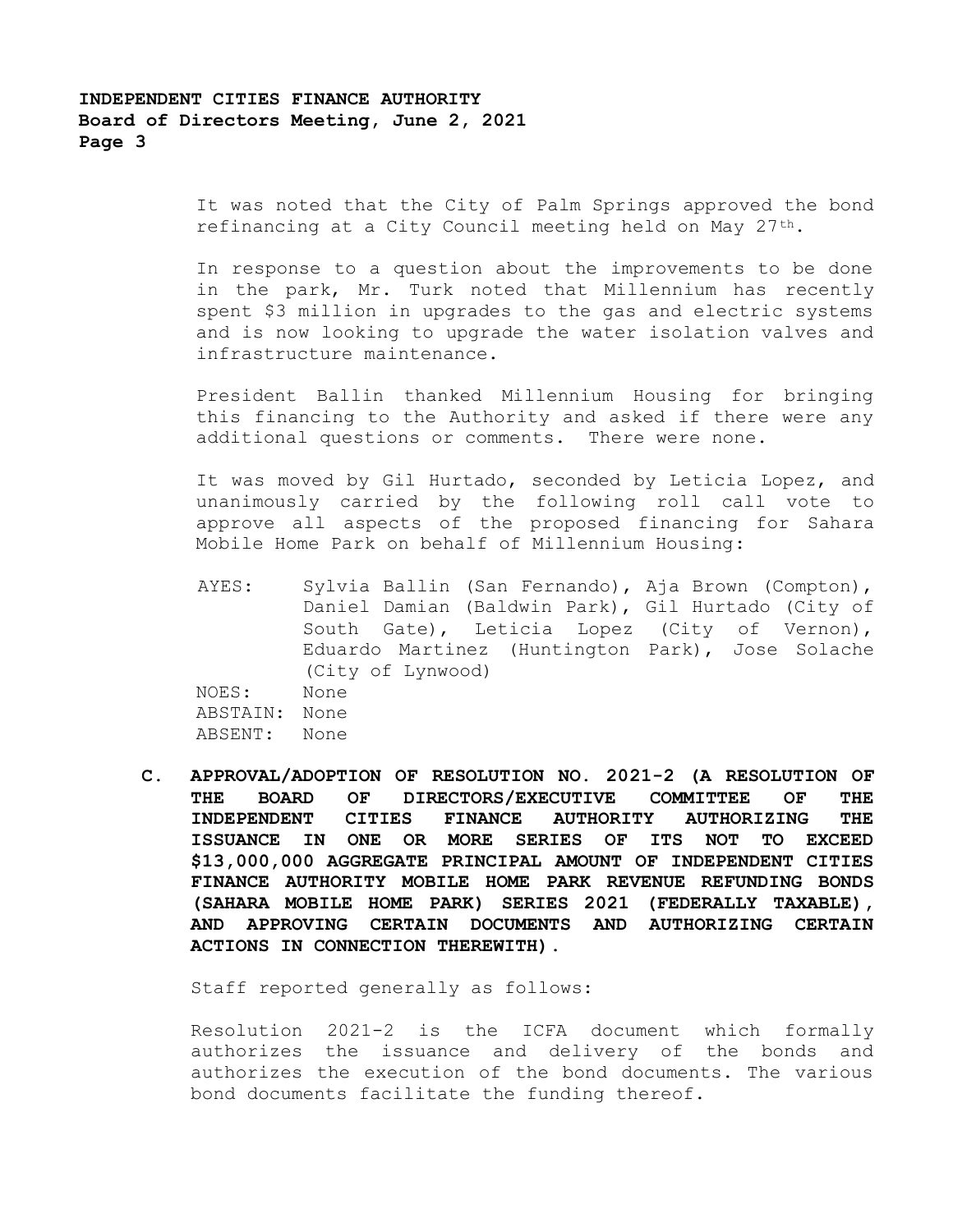It was noted that ICFA will receive a fee at closing equal to 20 basis points times the principal amount of the bonds issued. ICFA will thereafter receive an annual fee equal to 10 basis points on the outstanding principal of the bonds as long as the bonds are outstanding. The bonds are not an obligation of the Authority. They are payable solely from revenues from the park to repayment of the bonds. Generally, after issuance of the bonds, ICFA's responsibilities will be limited to reviewing reports provided by the Oversight Agent and Trustee.

President Ballin asked if there were any questions or comments. There were none.

It was moved by Jose Solache, seconded by Gil Hurtado, and unanimously carried by the following roll call vote to approve/adopt Resolution 2021-2 approving the bond issuance and the various agreements and documents relating thereto and to authorize President Ballin and staff to execute all necessary documents relating thereto:

AYES: Sylvia Ballin (San Fernando), Aja Brown (Compton), Daniel Damian (Baldwin Park), Gil Hurtado (City of South Gate), Leticia Lopez (City of Vernon), Eduardo Martinez (Huntington Park), Jose Solache (City of Lynwood) NOES: None ABSTAIN: None ABSENT: None

# **D. APPROVAL/ADOPTION OF A BUDGET FOR THE 2021-22 FISCAL YEAR.**

Staff referred those present to the proposed budget contained in the agenda packet noting that it represents the best estimates of staff regarding future financings and noted that a balanced budget is being presented for approval/adoption.

President Ballin asked if there were any questions or comments. There were none.

It was moved by Jose Solache, seconded by Gil Hurtado, and unanimously carried to approve/adopt the budget for the 2021-22 FY as follows: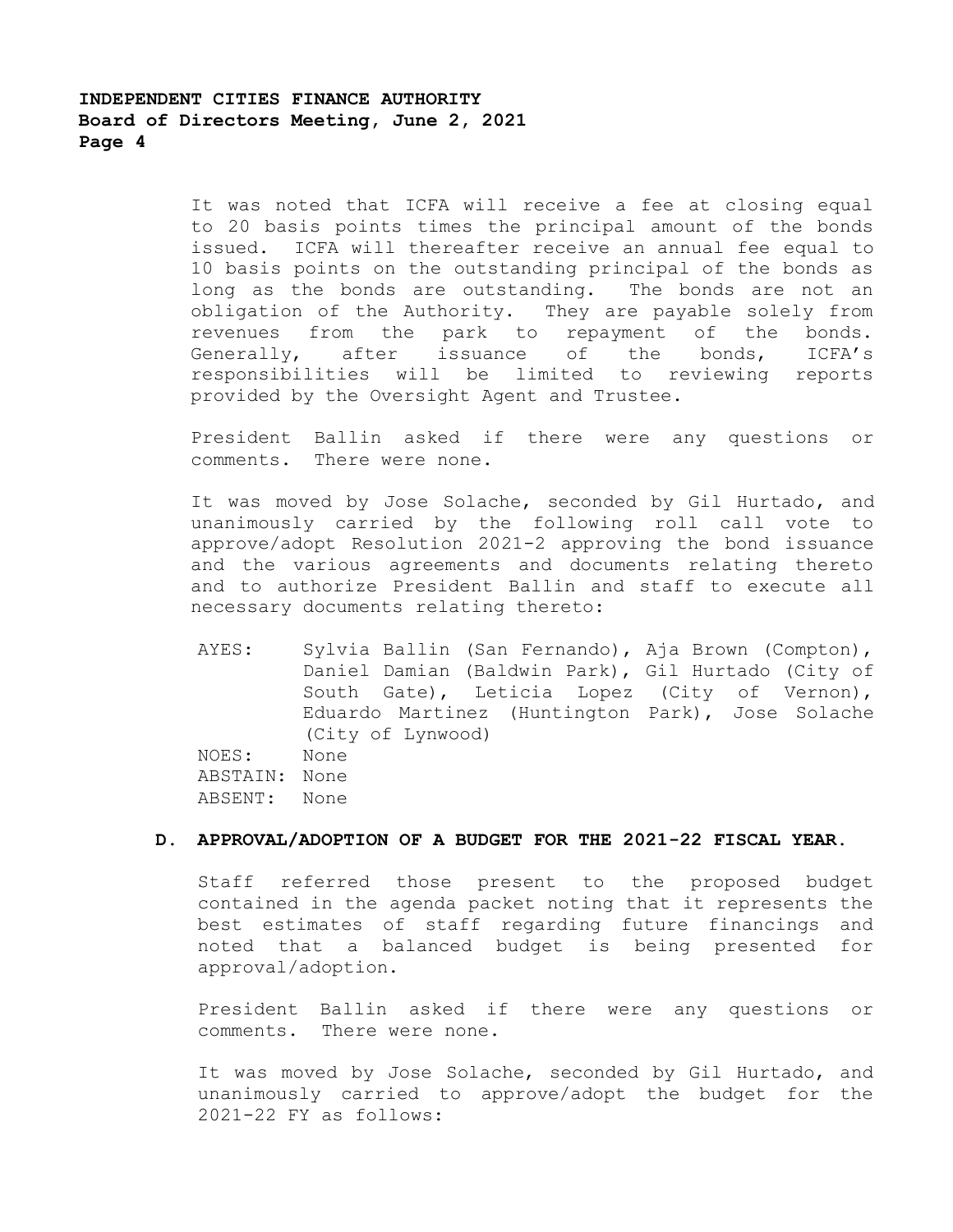AYES: Sylvia Ballin (San Fernando), Aja Brown (Compton), Daniel Damian (Baldwin Park), Gil Hurtado (City of South Gate), Leticia Lopez (City of Vernon), Eduardo Martinez (Huntington Park), Jose Solache (City of Lynwood) NOES: None ABSTAIN: None ABSENT: None

## **E. APPROVAL OF FINANCIAL ACCOUNTING FOR THE PERIOD MARCH 1, 2021 TO APRIL 30, 2021.**

Staff referred those present to pages 9-10 of the agenda packet and provided a report on the receipts and expenditures for the period March 1, 2021 through April 30, 2021.

President Ballin asked if there were any comments or questions. There were none.

It was moved by Jose Solache, seconded by Leticia Lopez, and unanimously carried by the following roll call vote to approve the financial accounting for the period March 1, 2021 to April 30, 2021:

- AYES: Sylvia Ballin (San Fernando), Aja Brown (Compton), Daniel Damian (Baldwin Park), Gil Hurtado (South Gate), Leticia Lopez (City of Vernon), Eduardo Martinez (Huntington Park), Jose Solache (City of Lynwood) NOES: None ABSTAIN: None ABSENT: None
- **F. APPROVAL/ADOPTION OF RESOLUTION 2021-3 (A RESOLUTION OF THE BOARD OF DIRECTORS OF THE INDEPENDENT CITIES FINANCE AUTHORITY NAMING AND APPOINTING CERTAIN OFFICERS.**

Staff reported generally as follows:

Article 9 of the Joint Powers Agreement and Article V of the ICFA Bylaws state that the terms of officers (President and Vice President) shall be for two years.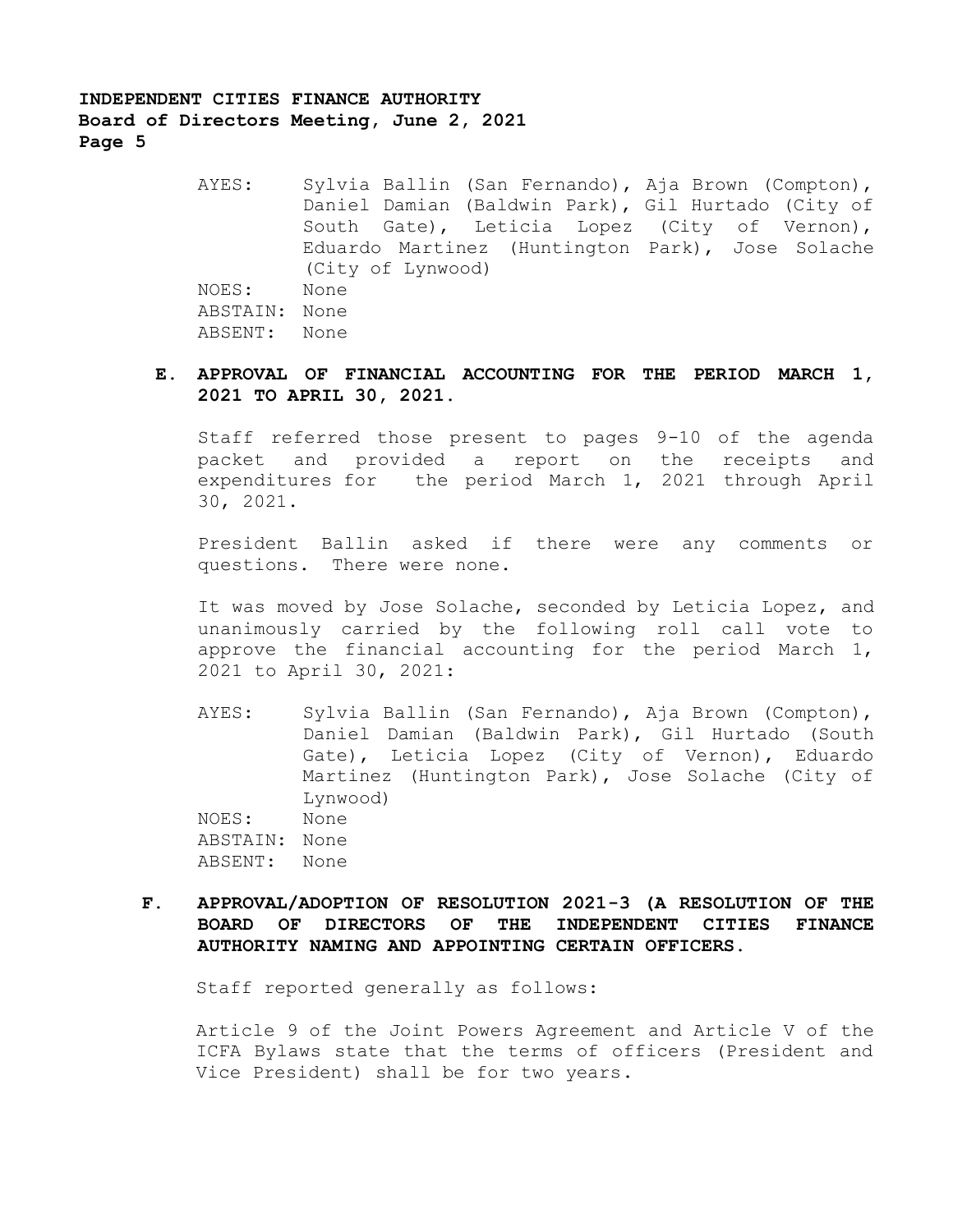Inasmuch as the last election for those positions was conducted in April of 2019, an election was conducted.

It was moved by Jose Solache, seconded by Gil Hurtado, and unanimously carried by the following roll call vote that Sylvia Ballin be elected as President for a two-year term:

AYES: Sylvia Ballin (San Fernando), Aja Brown (Compton), Daniel Damian (Baldwin Park), Gil Hurtado (South Gate), Leticia Lopez (City of Vernon), Eduardo Martinez (Huntington Park), Jose Solache (City of Lynwood) NOES: None ABSTAIN: None ABSENT: None

President Ballin thanked the Board Members for their confidence in electing her as President for a two-year term. She made a motion to elect Jose Solache as Vice President/Treasurer. Mr. Solache accepted the nomination, but asked Mr. Hurtado if he would like to serve as Vice President/Treasurer. Mr. Hurtado gratefully declined.

It was moved by Sylvia Ballin, seconded by Aja Brown, and unanimously carried by the following roll call vote that Jose Solache be elected as Vice President/Treasurer for a two-year term:

AYES: Sylvia Ballin (San Fernando), Aja Brown (Compton), Daniel Damian (Baldwin Park), Gil Hurtado (South Gate), Leticia Lopez (City of Vernon), Eduardo Martinez (Huntington Park), Jose Solache (City of Lynwood) NOES: None ABSTAIN: None ABSENT: None

It was moved by Jose Solache, seconded by Gil Hurtado, and unanimously carried by the following roll call vote that Resolution No. 2021-3 be approved/adopted and that President Ballin and staff be authorized to execute said Resolution: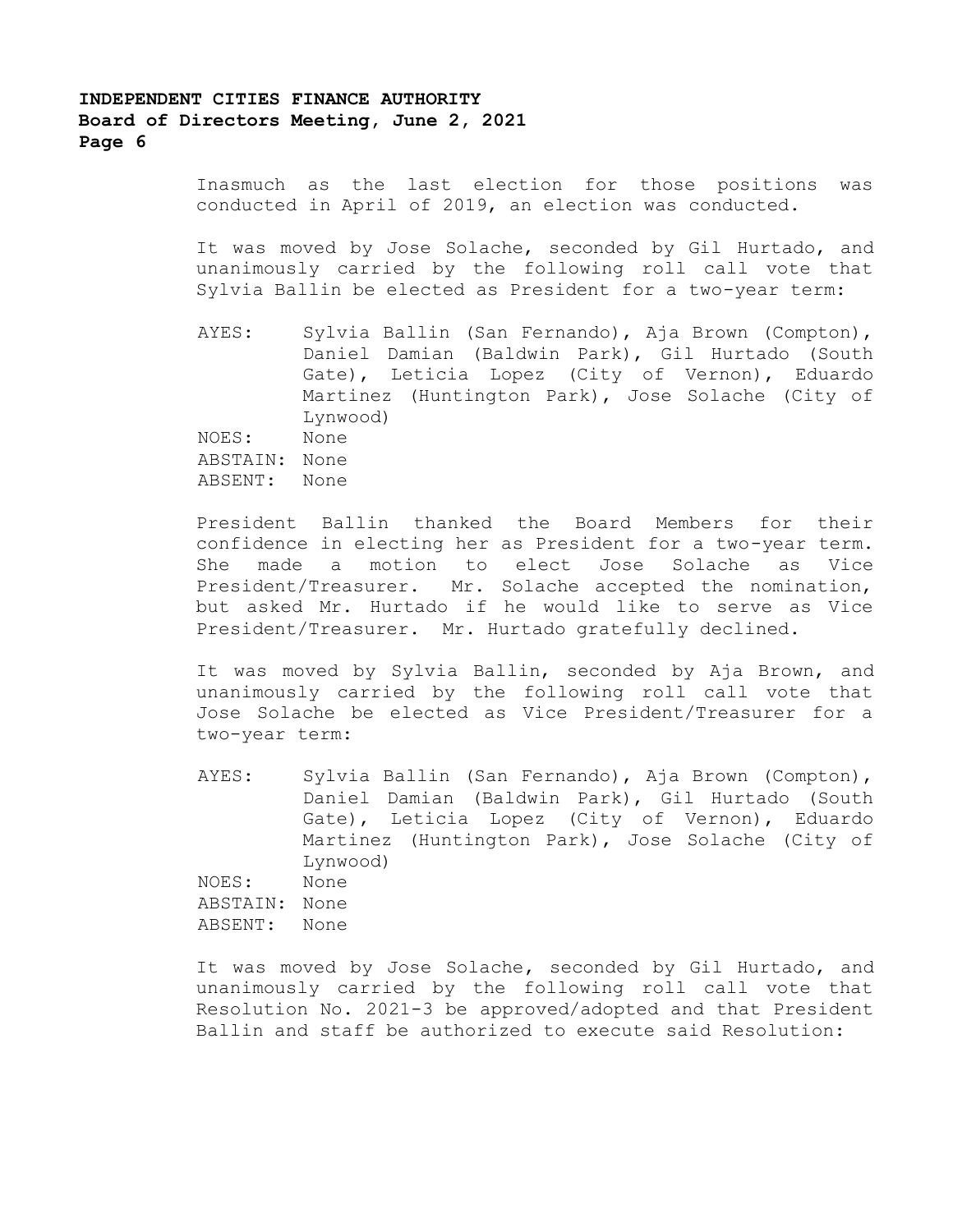> AYES: Sylvia Ballin (San Fernando), Aja Brown (Compton), Daniel Damian (Baldwin Park), Gil Hurtado (South Gate), Leticia Lopez (City of Vernon), Eduardo Martinez (Huntington Park), Jose Solache (City of Lynwood) NOES: None ABSTAIN: None ABSENT: None

## **G. APPOINTMENT/ELECTION OF EXECUTIVE COMMITTEE MEMBERS FOR A TWO-YEAR TERM.**

Staff reported generally as follows:

Article IV of the ICFA Bylaws states the terms of office of member of the Executive Committee shall be for two years. Inasmuch as the last appointment was conducted in April of 2019, an election was conducted.

It was noted that Alternate Board Members may vote in place of Directors who serve on the Executive Committee. The Executive Committee is empowered by the Joint Powers Agreement (Article 10) and the Bylaws (Article IV) to conduct virtually all activities of the Board of Directors. The President and Vice President are automatic members of the Executive Committee.

President Ballin recommended that the existing individuals (noted below) continue to serve on the Executive Committee for a two-year term:

| Position       | Member         | Alternate Member  | City            |
|----------------|----------------|-------------------|-----------------|
| President      | Sylvia Ballin  | Nick Kimball      | San Fernando    |
| Vice President | Jose Solache   | Marisela Santana  | Lynwood         |
| Member         | Daniel Damian  | Robert Lopez      | Baldwin Park    |
| Member         | Aja Brown      | Michelle Chambers | Compton         |
| Member         | Eddie Martinez | Marilyn Sanabria  | Huntington Park |

It was moved by Sylvia Ballin, seconded by Gil Hurtado, and unanimously carried by the following roll call vote that the above-named individuals be elected to the Executive Committee for a two-year term: